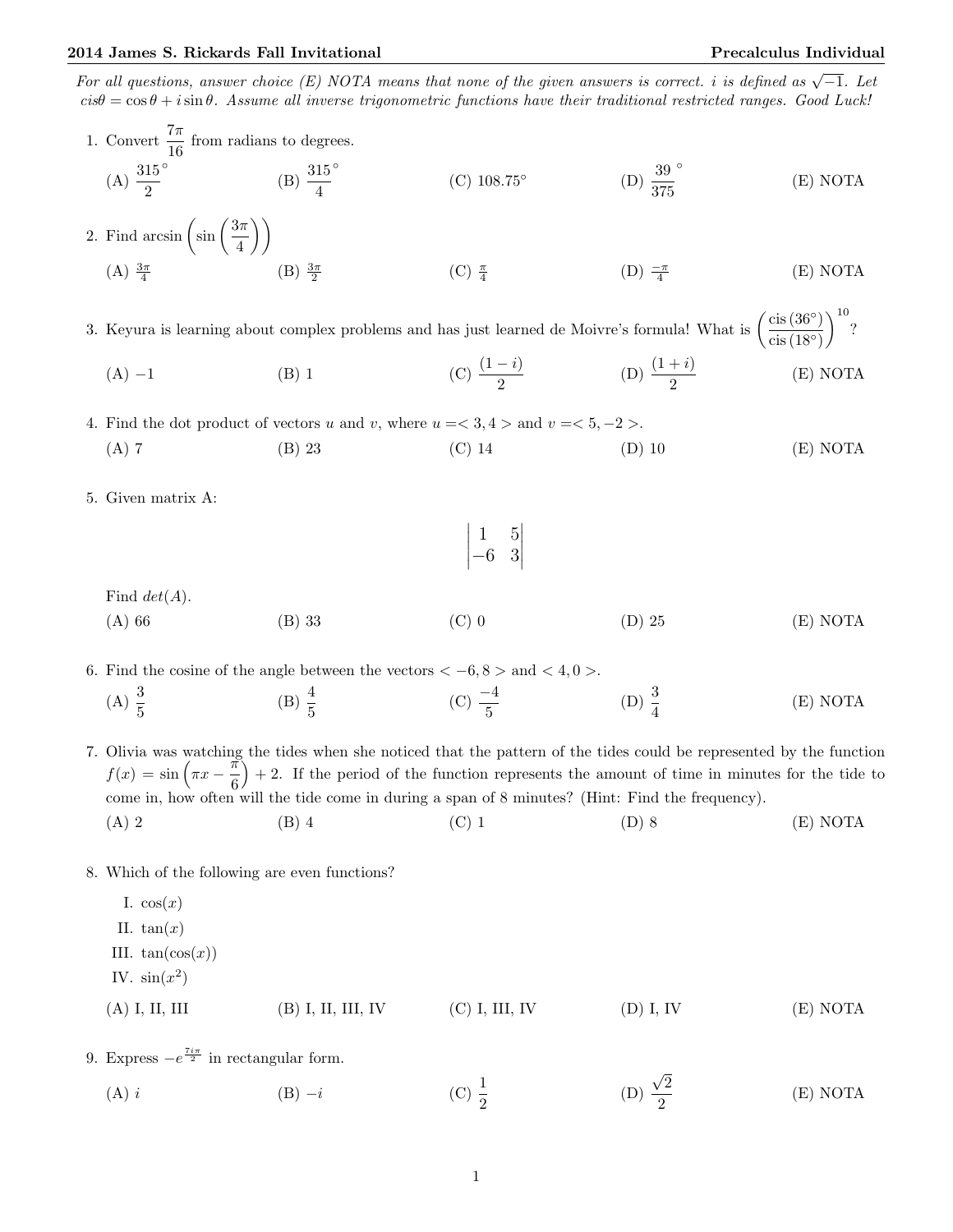## 2014 James S. Rickards Fall Invitational Precalculus Individual

For questions 10 and 11, use the graph of  $2x^2 - 4xy + 2y^2 + x + y - 8 = 0$ 

|                                                                           | 10. Identify the shape of the graph stated above.                                                                                                                                                                                      |                                                                                                                          |                     |                                   |          |
|---------------------------------------------------------------------------|----------------------------------------------------------------------------------------------------------------------------------------------------------------------------------------------------------------------------------------|--------------------------------------------------------------------------------------------------------------------------|---------------------|-----------------------------------|----------|
|                                                                           | (A) Hyperbola                                                                                                                                                                                                                          | $(B)$ Circle                                                                                                             | $(C)$ Parabola      | (D) Non-circular Ellipse (E) NOTA |          |
| 11. What is the angle of rotation of the graph? (Answers are in degrees.) |                                                                                                                                                                                                                                        |                                                                                                                          |                     |                                   |          |
|                                                                           | $(A)$ 90                                                                                                                                                                                                                               | $(B)$ 30                                                                                                                 | $(C)$ 45            | $(D)$ 60                          | (E) NOTA |
|                                                                           |                                                                                                                                                                                                                                        | 12. If $\frac{x+18}{x^2+x-12} = \frac{A}{x-3} + \frac{B}{x+4}$ and A, B are real numbers, find $A^2 - B^2$ .             |                     |                                   |          |
|                                                                           | $(A)$ 5                                                                                                                                                                                                                                | $(B)$ 13                                                                                                                 | $(C)$ 1             | $(D)$ 8                           | (E) NOTA |
|                                                                           | 13. Hazel was studying her linear algebra when she came across an interesting problem about vectors: The dot product<br>of two vectors is 10. Their cross product is $(9, 12, 20)$ . Find the tangent of the acute angle between them. |                                                                                                                          |                     |                                   |          |
|                                                                           | (A) $\frac{5}{2}$                                                                                                                                                                                                                      | $(B)$ 2                                                                                                                  | (C) $\frac{2}{5}$   | (D) $\frac{1}{2}$                 | (E) NOTA |
|                                                                           | 14. If $sin(x) + cos(x) = \frac{4}{5}$ , then what is $sin(2x)$ ?                                                                                                                                                                      |                                                                                                                          |                     |                                   |          |
|                                                                           | (A) $\frac{-18}{25}$ (B) $\frac{-9}{25}$                                                                                                                                                                                               |                                                                                                                          | (C) $\frac{18}{25}$ | $(D)$ 1                           | (E) NOTA |
|                                                                           | 15. Given the graph $f(x) = \cos^3(x)\sin(x) - \sin^3(x)\cos(x)$ , what is the period of $f(x)$ ?                                                                                                                                      |                                                                                                                          |                     |                                   |          |
|                                                                           | (A) $\frac{\pi}{2}$                                                                                                                                                                                                                    | $(B) \frac{\pi}{4}$                                                                                                      | (C) $\pi$           | (D) $2\pi$                        | (E) NOTA |
| 16. How many solutions does the equation $x + \sin(x) = 1$ have?          |                                                                                                                                                                                                                                        |                                                                                                                          |                     |                                   |          |
|                                                                           | $(A)$ 0                                                                                                                                                                                                                                | $(B)$ 1                                                                                                                  | $(C)$ 2             | $(D)$ 3                           | (E) NOTA |
|                                                                           | divided by $x - 2$ . What is the value of K?                                                                                                                                                                                           | 17. The polynomial $6x^3 - 25x^2 - Kx + 8$ has a remainder of $-9$ when divided by $x - 1$ and a remainder of $-25$ when |                     |                                   |          |
|                                                                           | $(A) -1$                                                                                                                                                                                                                               | $(B)$ 1                                                                                                                  | $(C)$ 2             | $(D)$ 3                           | (E) NOTA |
|                                                                           | 18. Let $x^2 = x + 1$ . If a and b are its roots, evaluate: $(a + b)(a^2 + b^2)$ .                                                                                                                                                     |                                                                                                                          |                     |                                   |          |
|                                                                           | $(A) -1$                                                                                                                                                                                                                               | $(C)$ 2<br>$(B) -2$                                                                                                      |                     | $(D)$ 4                           | (E) NOTA |
|                                                                           | 19. Find the sum of the solutions in the interval $[0,2\pi)$ of the equation: $\cos(3x + \pi) + \cos(3x - \pi) = 0$ .                                                                                                                  |                                                                                                                          |                     |                                   |          |
|                                                                           | $(A)$ $2\pi$                                                                                                                                                                                                                           | (B) $\frac{15\pi}{2}$                                                                                                    | $(C)$ 6 $\pi$       | (D) $7\pi$                        | (E) NOTA |
|                                                                           | 20. Express $(\sin^2 \theta)^{\log_{\sin \theta} \cos \theta}$ in terms of $\cos \theta$ .                                                                                                                                             |                                                                                                                          |                     |                                   |          |
|                                                                           | (A) $2\cos\theta$                                                                                                                                                                                                                      | (B) $1 - \cos^2 \theta$                                                                                                  | $(C) \cos \theta$   | (D) $\cos^2\theta$                | (E) NOTA |